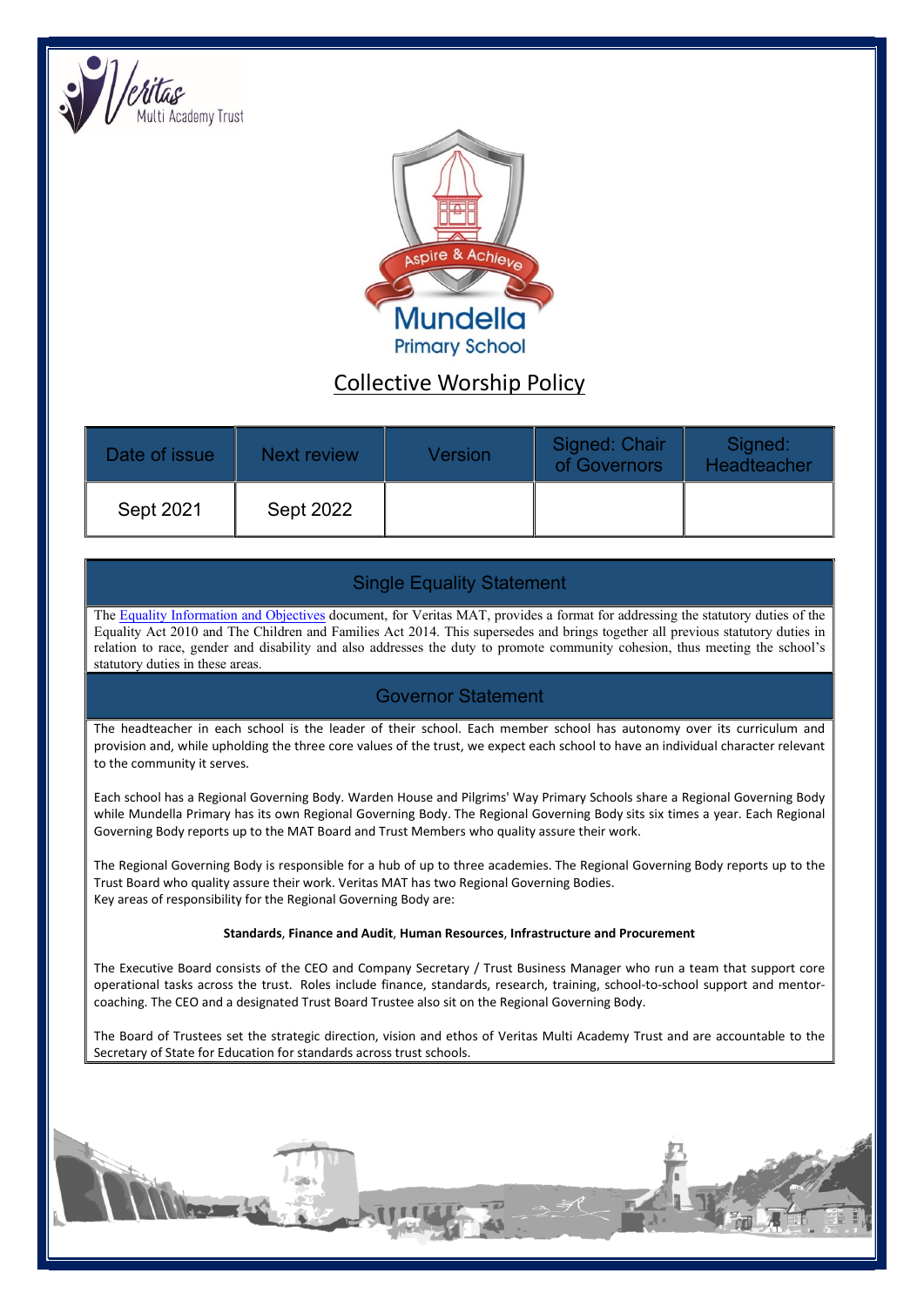#### Rationale

This document has been written to inform Governors and Parents of Mundella Primary School of the School's policy for Collective Worship. Each member of staff is expected to review and consult this document to ensure consistency of approach.

#### Legal Basis

The Education Reform Act 1988 requires that all pupils should attend a daily act of Collective Worship. This may take place in a number of groupings – whole school, class or Phase groups. The acts of worship are broadly Christian in content but respectful of those with other or no belief systems.

Parents have the right to withdraw their child from the daily worship if they wish. Any parents who wish to do this should contact the Headteacher.

#### Aims

The worship at Mundella Primary School aims to promote the spiritual, moral, social and cultural development of the children. It closely follows the schools values, which are;

Caring, Creativity, Respect, Independence, Collaboration and Honesty.

#### **Objectives**

The aim of collective worship is to provide pupils an opportunity to:

- Reflect on values that are of a broadly Christian nature and also on their own beliefs
- Develop a community spirit, a common ethos and shared values
- Consider spiritual and moral issues
- Respond to the worship offered

#### Length

Collective Worship should last for fifteen minutes on most occasions, although a special event, such as Harvest or class worship may require longer.

#### Planning and recording

Worship is planned by those leading the activity in line with school values (one per term), themes that reflect the school year, topics within school or respond to a social or school need at the time.

#### Weekly Organisation

| Monday    | Looking Forwards (SMT)              | Whole school |
|-----------|-------------------------------------|--------------|
| Tuesday   | Open the Book (Church               | Whole School |
|           | <b>Assisted Assembly)</b>           |              |
| Wednesday | Social News (Newsround or           | Phases       |
|           | similar based)                      |              |
| Thursday  | <b>Singing Assembly (reflective</b> | Whole school |
|           | and motivational)                   |              |
| Friday    | Celebration (SMT)                   | Whole school |